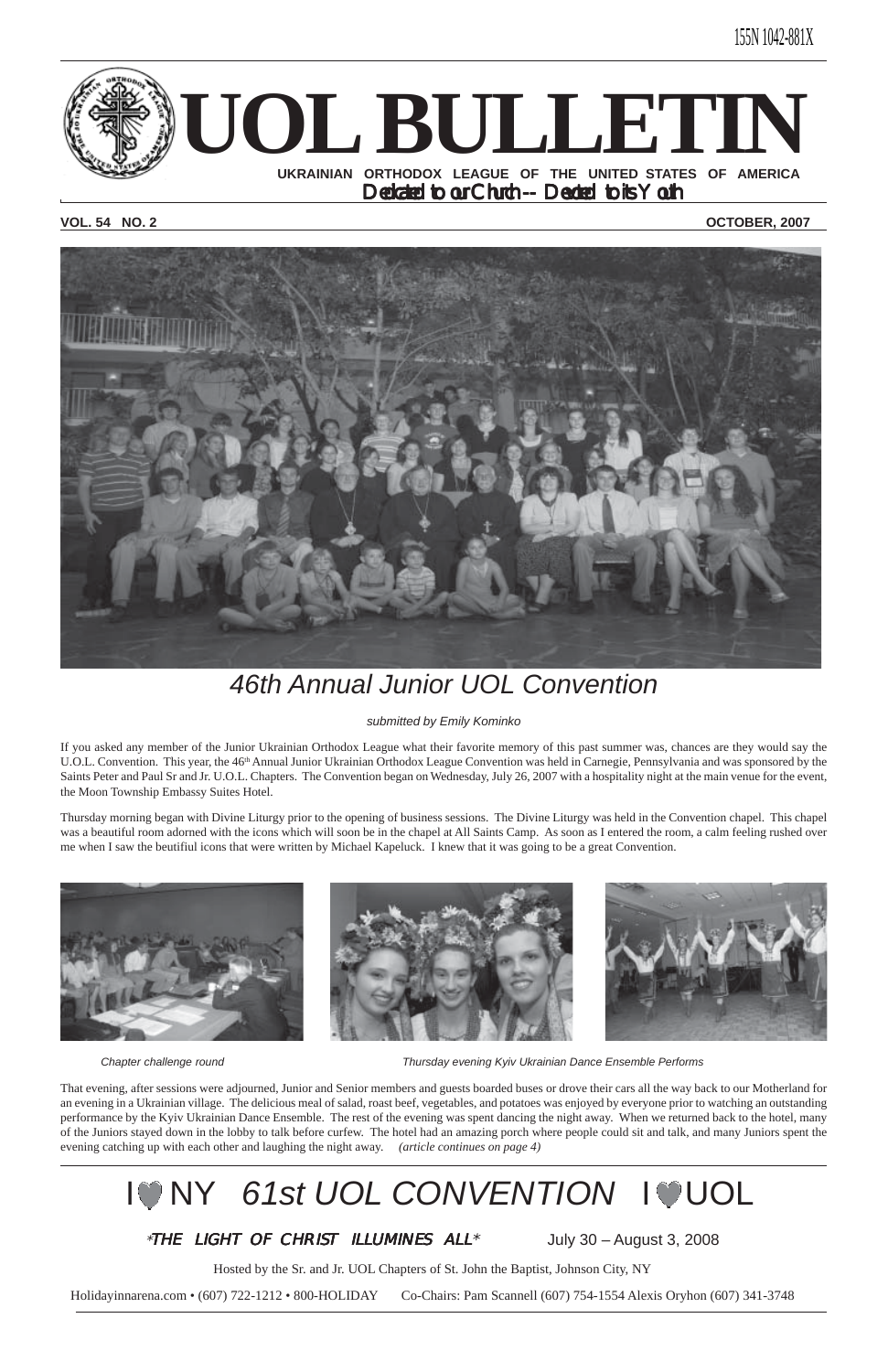|                                         |                                        | <b>UOL BULLETIN</b> - The official publication of the Ukrainian Orthodox League of the United States of |                     |
|-----------------------------------------|----------------------------------------|---------------------------------------------------------------------------------------------------------|---------------------|
| America. Circulated to all UOL Members. |                                        | Non-members subscription rate \$30.00                                                                   |                     |
|                                         |                                        |                                                                                                         | Canada \$40.00      |
| Oleh Bilynsky                           | Patrick Scannell                       | Natalie Bilynsky                                                                                        | Father John Harvey  |
| <b>UOL President</b>                    | Jr. UOL President                      | <b>UOL Bulletin Editor</b>                                                                              | <b>UOL Bulletin</b> |
| 703 Pine Ridge Rd                       | 2000 Clover St.                        | 703 Pine Ridge Road                                                                                     | Spiritual Advisor   |
|                                         | Wallingford, PA 19086 Vestal, NY 13850 | Wallingford, PA 19086<br>nsufler@aol.com                                                                |                     |

Sr. Staff Writer- Elizabeth Mitchell 46 Lexington Court, Carnegie, PA 15106

UOL Bulletin - Published seven times annually - September, October, November, January/February, March, April and June.

**The absolute deadline for each monthly issue is the 1st of the prior month. Photos will not be returned.**

**Note to Contributers: All articles submitted to the UOL Bulletin must be in 12 point Times New Roman (font), or typed and double spaced in 12 point type. Articles may be submitted via e-mail attachments. (Submit to: nsufler@aol.com)**

The editor reserves the right to condense any material submitted. Material cannot be returned.

### !"!"!"!"!"!"!"!"!"!"!"!"!"!"

## *ASK FR. HARVEY RELIGIOUS QUESTIONS*

#### *Answered by: Fr. John Harvey*

#### *Question:*

*In our modern world, there has been a slow change in people's attitude and tolerance regarding smoking. We have seen more and more restrictions imposed on smoking in public places. One of our local funeral directors has recently raised an objection to our using incense in the funeral home as he already has a ban on the smoking of tobacco there. I wonder if he has a valid point and if our church will move with the times and curb the billows of incense, which basically is smoke?*

Our use of incense stems from the directions found in the Old Testament where the burning of incense, as an offering, is an essential part of the Temple ritual. The various sacrifices, temple equipment and explicit directions regarding the carrying out of the Temple worship are all delineated in a most clear manner. Scripture, being the inspired word of God, therefore directs clearly that incense shall be used. Incense is a fumigant and a sweet-smelling offering before the throne of God.

In the New Testament times, the use of incense is found universally throughout the church in all the lands where the faith was planted. In services we sing: " Let my prayer arise in Thy sight as incense and the lifting of my hands as an evening sacrifice." Be it in Divine Liturgy, Great Vespers, Matins, the Panachyda, and in most of the sacraments and some blessings, the offering of incense is explicitly directed. Each time the grains of incense are added to the charcoal a blessing is made before the incensing commences. The priest says, "Incense do we offer unto Thee for an odor of spiritual fragrance, do Thou also send down upon us the grace of Thy Holy Spirit." Incense then is not an optional thing that can be dropped at will, but really is part and parcel of our worship.

The U.O.L., which is no more than you, its members, by its actions has demonstrated, time and again, that it truly follows its motto, "Dedicated To Our Church – Devoted To Its Youth." I am very proud to call myself a member of the U.O.L., and I hope every U.O.L. member is equally proud. That being the case, however, we should do all that we can to "spread the news" and increase our membership, so that as many as possible can participate in our "mission" and thereby share in our joy and pride.

Incense has a history of thousands of years of use in temples, churches and throne rooms of kings as an element of worship or honor. Its use transports us from the smells of the household, the market place or even of the gathering of humans (sweat and unwashed bodies). Being present in a place where incense is offered, the ambience created helps to lift us from the ordinary and a sacred space of prayer and worship is created.

Smoking of tobacco is a relatively new phenomenon. Smoking provides for the smoker perhaps an uplift, but for those around it can be an annoyance and a health hazard as well. Walking into a stale, smoky bar one does not have the same experience as walking into a church where the fragant afterglow of a worship service is felt in the floral scents that remain. How can one equate drapes or curtains that are suffused with stale tobacco odor from cigars of cigarettes to the soft smells of fragrant incense that cling to the vestments and cassock of the priest?

Incense will not go away in the Orthodox Church and its usage is not the same as the self-centered cravings and addictionsof tobacco smokers. There may not be need for creating great intense billowing clouds of choking incense smoke during services. One can certainly use incense in worship, as directed, without overpowering or gagging those who have come to pray and worship.

## **☆☆☆☆☆☆☆☆☆☆☆☆☆☆☆☆☆☆☆☆☆☆☆☆☆☆☆☆☆☆**

*MESSAGE FROM THE SENIOR UOL PRESIDENT Oleh Bilynsky*



Glory to Jesus Christ! Slava Isusu Christu!

By the time you are reading this the Sr. Executive Board will have held its first quarterly meeting in Allentown, PA. At every such meeting each Board member is required to present an Officer's Report, along with a Commission/Committee Report for each such position held by that Board member. It has been customary, and the custom has been followed by this year's Board, that the first Report contain each Board member's goals for the upcoming year. As such, I would like to share one of my goals for the upcoming year, namely to increase both the number of active U.O.L. chapters and the total number of U.O.L. members.

I did not "grow up" in the U.O.L. and only found out about it when I met my wife, Natalie. I had no idea what the U.O.L. was, but knew it had to be pretty special by the way Natalie talked about it. She could only say positive things about both the Jr. U.O.L. and the Sr. U.O.L., and indeed had so many positive things to say about it (with not a single negative comment), that I wondered whether this mysterious U.O.L. she was walking about was "too good to be true." As such, I was very pleased to find out that all she had said was true, as I discovered from the very first moment that I joined the U.O.L. and attended my first chapter meeting (at St. Vladimir's in Philadelphia).

I intend to work closely with all of our Board members, especially our Spiritual Advisor, Hieromonk Daniel (who has graciously volunteered to "spread the news" about the U.O.L. at every church he visits) and our Membership and Chapter Development Chairperson, Natalie, to increase both the total number of U.O.L. chapters and the total membership. We can't do it alone, however, so I ask all of you to help in this effort.

If every U.O.L. member recruited one other person into the U.O.L., our membership would double in one year! I realize this may be somewhat unrealistic, but the Coatesville chapter basically doubled its membership in one year (from 20 members in 2005 to 37 in 2006), so it can be done (and kudos to you, Coatesville). I would rather aim high than low. The U.O.L. has always aimed high, and it would be unbecoming of us to not continue that fine tradition.

Yours in Christ, Oleh V. Bilynsky



Do you have questions that you would like to submit to Fr. Harvey? If so, questions can be submitted to: Natalie Bilynsky (address listed above) e-mail: nsufler@aol.com All questions are listed anonymously



*UOL SUNDAY -- UOL HOMECOMING DECEMBER 2, 2007*

#### *submitted by: Natalie Bilynsky*

In many ways the fall is a time of homecoming. Students return to school, workers return from vacation, and homecoming events are planned throughout the community. Our church calendar starts anew in the fall with rejuvenation and planning of the new ecclesiastic year.

Similarly, in the UOL we start our new year with a return to meetings and focusing on the upcoming year together as a UOL family. With UOL Sunday (the first Sunday of Advent), December 2nd , we are asking all chapters to plan a UOL Homecoming Event and Membership Drive. To make this UOL Homecoming a success -- we need the help of all chapter members.

Every member is essential to the UOL. I am asking everyone to think of individuals who have not been active in your parish and chapter in the last year or past few years and reach out to them. Call them, write them an e-mail or letter and invite them to a UOL event on UOL Sunday.

Together we can reach out to all former UOL members, and remind them of the joys experienced by being a part of the UOL.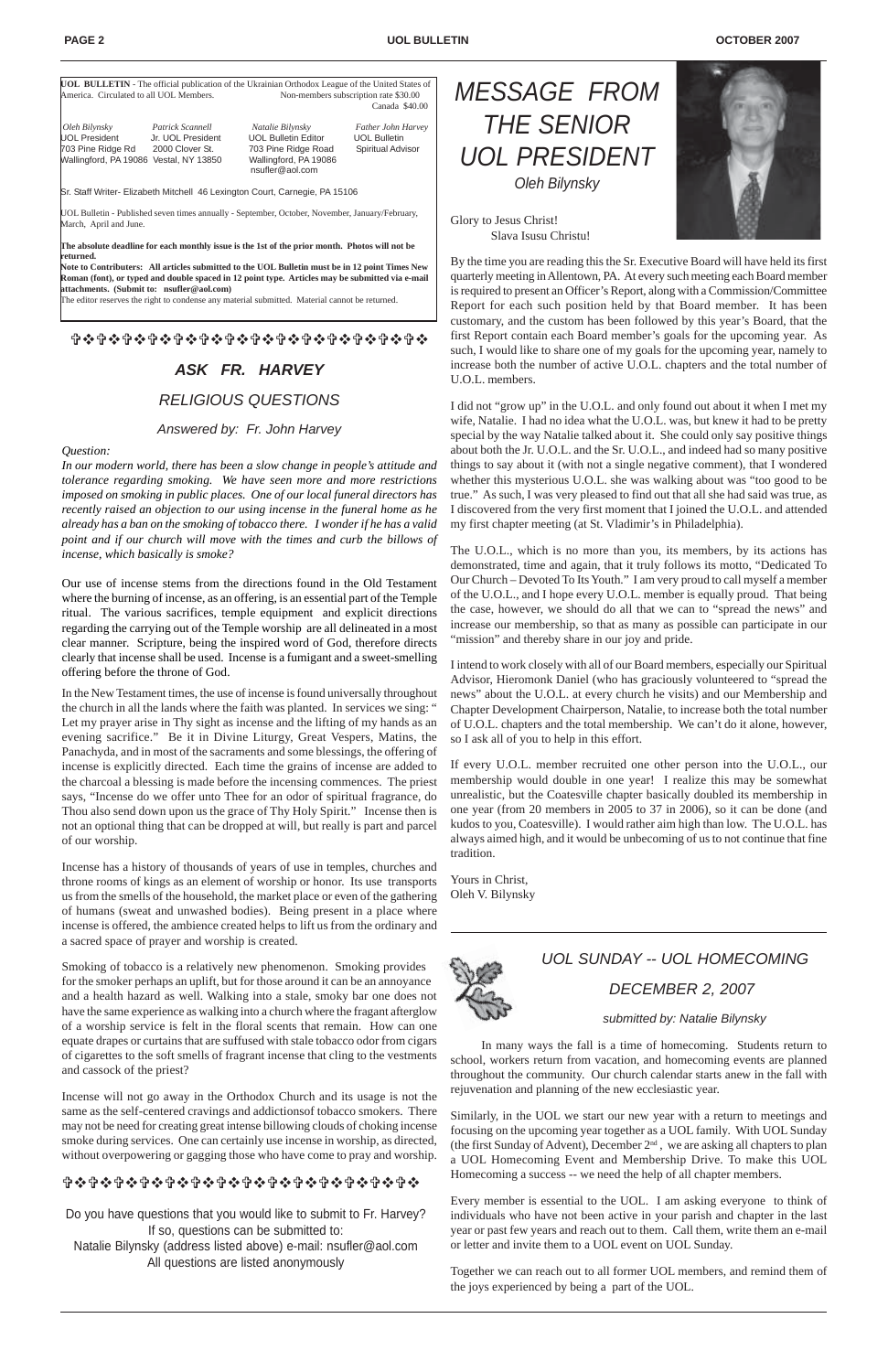## *MESSAGE FROM THE JUNIOR UOL PRESIDENT Patrick Scannell*

Glory to Jesus Christ!

It's already October and this year is off to a quick start. I hope that each chapter has had their first



meeting already. You should also take some time to review the ideas, and committee recommendations from Convention, with your chapter if you have not alreadydone so. It is important that each chapter reviews these convention topics because they are goals we want to achieve this year.

On the National level, our first meeting was held on September 29<sup>th</sup> in Allentown, PA. We appreciate the great hospitality of the Allentown Sr. and Jr. UOL chapters for hosting our meeting. This meeting, like most in the past few years, was held as a joint meeting with the Sr. UOL National Executive Board. More details about this meeting will be in the next bulletin.

Also, since we are in October there are a few commitments each chapter should have done by now. Membership dues, chapter dues, and roster forms should have been sent to Financial Secretary David Koroczynsky. The deadline was September 30<sup>th</sup> so all those dues and forms should be in as soon as possible. Furthermore, if your chapter has not sent in an election report form that should be sent to Corresponding Secretary Natasha Walewski as soon as possible.

The 61<sup>st</sup> incarnation of the Ukrainian Orthodox League's annual Convention kicks off in traditional fashion on Wednesday with opening sessions at the Holiday Inn Arena in downtown Binghamton, NY.

> Also, Convention Memorybooks are still being sold. If you would like a Convention Memorybook from the Jr. UOL Convention in Carnegie, PA you need to send \$3 and an address to send the yearbook to:

 NatashaWalewski 95 Delfred Dr. Carnegie, PA 15106 These yearbooks are a great way to keep in touch with the friends you made at convention, and are a good reminder of the fond memories you made.

Finally, I would like to let you know that I am always willing to help out, so feel free to contact me with any questions,concerns, or comments you have about the Jr. UOL. Yours in Christ, Patrick Scannell

Young Adults Gather Prior to the 60<sup>th</sup> Annual U.O.L. Convention

July 30, 2008 Wednesday! Wednesday! Wednesday!

By now you should be fully aware of our logo, featuring the ubiquitous "I  $\blacktriangleright$  UOL and I  $\blacktriangleright$  New York" slogan (currently available on limited edition tshirts!), and the Hospitality Night theme combines the best of these two objects of our affection. The tag-team duo of Mark and Jen Hatala has planned an event that celebrates both of these institutions, while welcoming everyone to the Southern Tier.

You may or may not be familiar with the legendary pedigree of Upstate New York wineries, but this evening serves to educate you. All are invited to sample the local flavor, which fully competes with anything that the Napa Valley produces. You won't find the new Beaujolais here, but have you ever had Dr. Konstantin Frank vintage from Hammondsport, NY?

The Juniors will be enjoying a Convention tradition of their own – that of the Pool Party. The Holiday Inn Arena features an indoor pool and a veranda that overlooks the mighty Susquehanna River, a setting where everyone can relax while socializing.

You are encouraged to get a good night's sleep before Thursday morning, where we will begin the Convention in earnest with Divine Liturgy in the hotel chapel followed by a brunch and the continuation of Sessions.

In the next issue we will try to find words expressive enough to describe Thursday night's, "A Taste of the Southern Tier" event, which features so many wonderful details that it deserves its own article.

We are extremely excited to welcome you to Johnson City next July - stay tuned to this spot for all the happenings!

**\*\*\*\*\*\*\*\*\*\*\*\*\*\*\*\*\*\*\*\*\*\*\*\*\*\*\*\*\*\*\*\*\*\*\*\*\*\*\*\*\*\*\*\*\*\*\*\*\*\*\*\*\*\*\*\*\*\*\*\***

**Random Southern Tier Trivia:** There are five Finger Lakes, which are home to New York State wineries. In order of size largest to smallest they are: **Cayuga, Seneca, Keuka, Skaneateles and Owasco** (Hint: It might be a good idea to write this down…)

## 61st Annual UOL Convention

Hosted by St. John the Baptist Parish, Johnson City, NY



*Senior Co-Chairs Alexis Oryhon and Pam Scannell, Junior Chair Patrick Scannell*



*Junior National Executive Board 2007-2008*

#### *submitted by Melanie Nakonachny*

The Youth Commission of the Ukrainian Orthodox League sponsored Pre-Convention Young Adult Days July 24-25, in Pittsburgh, PA. Participants met on Tuesday, July 24<sup>th</sup> at the Moon Township Embassy Suites and departed for Station Square where fifteen Young Adults and Junior U.O.L. members participated in a *Just Ducky Tour* of Pittsburgh. The tour bus, which drives around the city and into the water, highlighted landmarks of the Pittsburgh area. Participants "quacked" through the tour, learning interesting facts about the city while enjoying each other's company. Once the tour was completed,



everyone gathered at Houlihans Restaurant for dinner. Everyone enjoyed having a chance to catch up with old friends and making new ones.

The following day, participants gathered in the hotel lobby and traveled to Kennywood Amusement Park. Participants rode roller coasters, enjoyed water rides and ate *Dippin Dots.* The event was a great way to have fun before beginning convention business sessions.

The Ukrainian Orthodox League sponsors Young Adult events annually, with a Memorial Day Weekend Retreat at All Saints Camp as well as the Pre-Convention Young Adult Days. This fall will also bring a new young adult event, held during the weekend of the Sobor, October 5-7 in South Bound Brook, NJ. More information concerning this event will be distributed to young adults.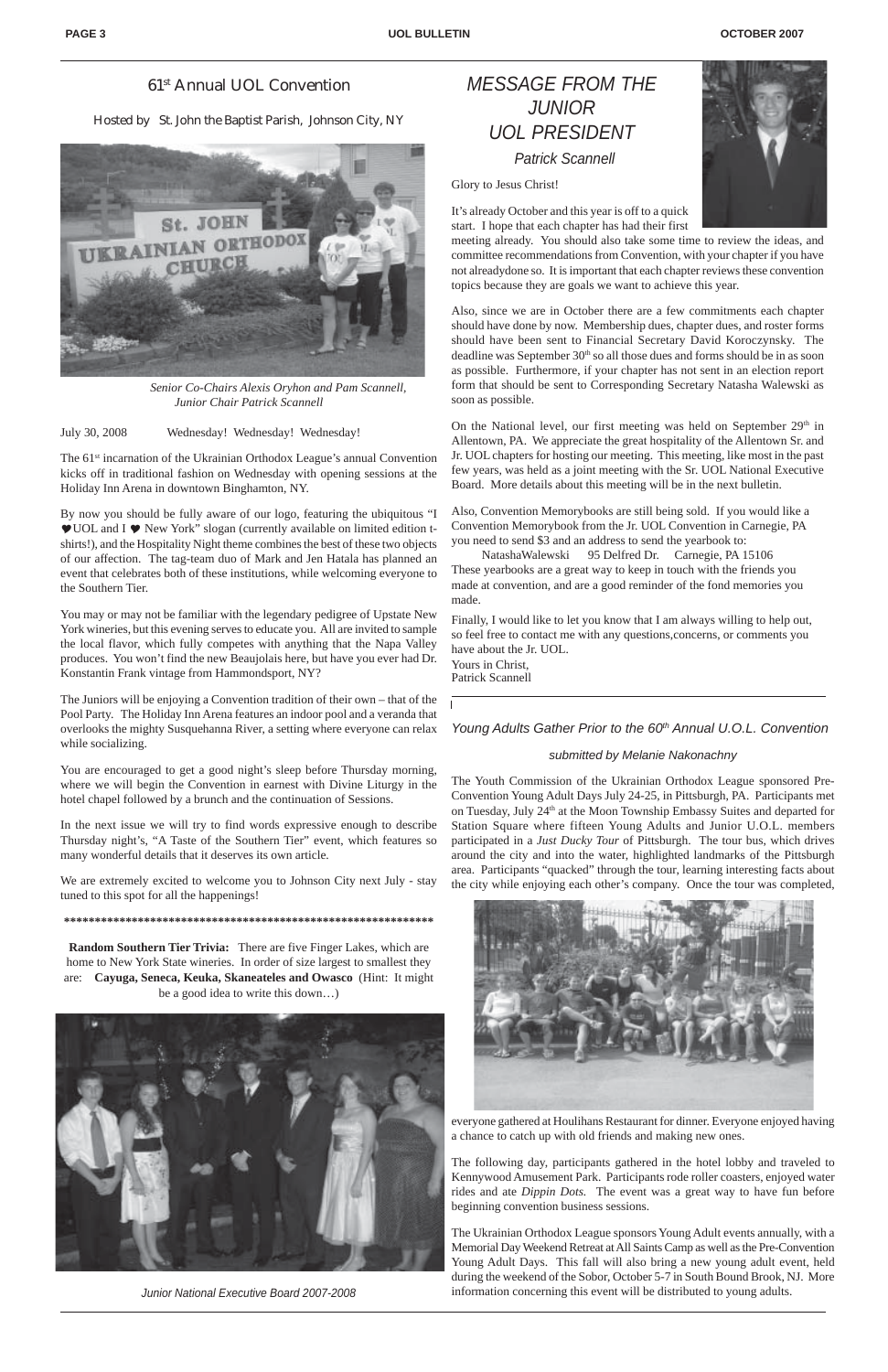The Very Reverend Volodymyr Bukata Award was presented to Krista Ulbricht at the 2007 Convention. On a local level Krista helped to organize a Ukrainian dance group, attended and taught church school, decorated the church for Christmas, sent Easter cards to parishioner college students, decorated an area nursing home for February holidays, baked pascha bread for shut ins and helped clean up church grounds. Krista also helped to organize an annual "Lock-in" for local and regional church youth.

Nationally, Krista has attended the Annual UOL Convention as a delegate for five years, attended Teenage Conference, has served as a camp counselor, has participated in past High School Mission Trips and will be going on this years's trip as well.

Her spiritual Father says "At a time when so many of our young people veer away from the Church it is refreshing to have her and the example she gives as a model for her peers and younger children."



#### *(Convention Continued from Page 1)*



The 2007 LSSK Scholarship recipients are: Oksana Mahlay and Mark Meschisen.



**Oksana Mahlay** of St. Vladimir's Junior UOL Chapter of Parma, Ohio. Oksana served as President, Treasurer and Secretary of her local Junior UOL Chapter. She is a member of the church choir and local Ukrainian Dance group, a church reader, and student and performer of the local Bandura School. She has been a participant in the High School Mission Trips for the last two years, dedicating her time and efforts to benefit the Raphael's House, an outreach center for at-risk homeless families in San Francisco, California, and the mission parish of St. Nicholas in Charlottesville, Virginia. She has also participated in the annual Walk for Life in Washington, DC. Her Chapter Advisor writes, "Oksana serves as our Junior UOL President and works very hard to make our Juniors become a closer group." Her Spiritual Advisor writes "Our candidate is a devout Orthodox Christian and an active member of our parish, attending Church every Sunday and receiving the Holy Sacraments."

At the 60<sup>th</sup> Annual UOL Convention the UOL awarded scholarships totaling \$4,000 to two junior UOL members whose dedication to their Church and her League have distinguished them from their peers. Since the LSSK Scholarship Fund was established in 1975 in memory of Lynn Sawchuk and Sharon Kuzbyt, the UOL has awarded 121 scholarships totaling over \$135,350.

Oksana is also actively involved in her school and community. In addition to her involvement in our Church and her League, Oksana is also a leader in the Cleveland area activities of PLAST, the Ukrainian Scouting organization. In high school, she served as a peer minister, working cooperatively with her sister ministers to plan and organize her high school's liturgies, prayer services, retreats and community service projects, She was a member of SADD ( Students Against Destructive Decisions) and the president of her high school's Junior Council of World Affairs – Model UN ("JCWA"). Her advisor writes "Oksana personifies the ideals of scholarship, character, leadership and service that [our high school] strives to instill in all of our students."

**Mark Meschisen** of St. Michael's Junior UOL Chapter in Woonsocket, Rhode Island has served as President and Treasurer of his Junior UOL Chapter. He has also served as President of the Junior Ukrainian Orthodox League of the USA for the past year and National Financial Secretary for the previous two years. On the parish level, he has served as an altar server and church reader. He participates regularly in coffee hour duties, church flea markets, "Ukrainian Kitchen" and

Friday, after sessions, we once again w e n t traveling. This time, instead of going across

a body of water, we traveled on one. The Convention body took a cruise down the Allegheny River on the Gateway Clipper. This evening was also a trip down memory lane for those who had ever been a participant at





Teenage Conference. Delegates enjoyed pictures, which decorated all of the tables, from 50 years of T.C.

Later that evening, the Johnson City Sr. and Jr. U.O.L. Chapters hosted a hospitality night to promote the 61st Senior and 47th Junior U.O.L. Annual Convention, which will be hosted by their parish next year.

Saturday, the last day of sessions, was also the day that the Juniors unveiled their well practiced Junior U.O.L. Hymn for the first time to the Seniors. The





*Mike Nemeth presents award to Junior UOL Cultural Contest Winners- St.John's Junior UOL Chapter, Johnson City, New York*

Criteria considered by the Scholarship Committee include: being a current or past member of the Junior UOL; enrolled in or about to enroll in a program of advanced education; a record of outstanding performance in service to the Holy Ukrainian Orthodox Church and the Ukrainian Orthodox League; academic performance in high school; involvement in extracurricular activities and being of high ethical and moral character.

music for this hymn was written by H.S. Thompson, and the words were written by Rev. S. Hallick. "Here's to her, whose name we'll ever cherish, love so well; Honoring with true devotion: Junior U.O.L." Those words reflect how people truly feel about this organization, as the song reminded everyone of the friendships and memories that have been made through it.



The session rooms were transformed for the Banquet and Ball later that evening. Dinner was served and many awards were distributed . After dinner, the rest of the evening was spent mingling and dancing.

It was a late night, but a Hierarchal Diving Liturgy was held the next morning at Sts. Peter and Paul parish in Carnegie. A very nice farewell brunch was held after the liturgy. Goodbyes were said as people started to leave, but

it was not "so long" forever. Everyone knew



that they would be seeing each other at next year's Convention, which will be held in Johnson City, New York and hosted by the Junior and Senior Ukrainian Orthodox League Chapters of Saint John the Baptist Parish.



### *Very Reverend Bukata Award 2007 Krista Ulbricht*

#### *LSSK Scholarships 2007*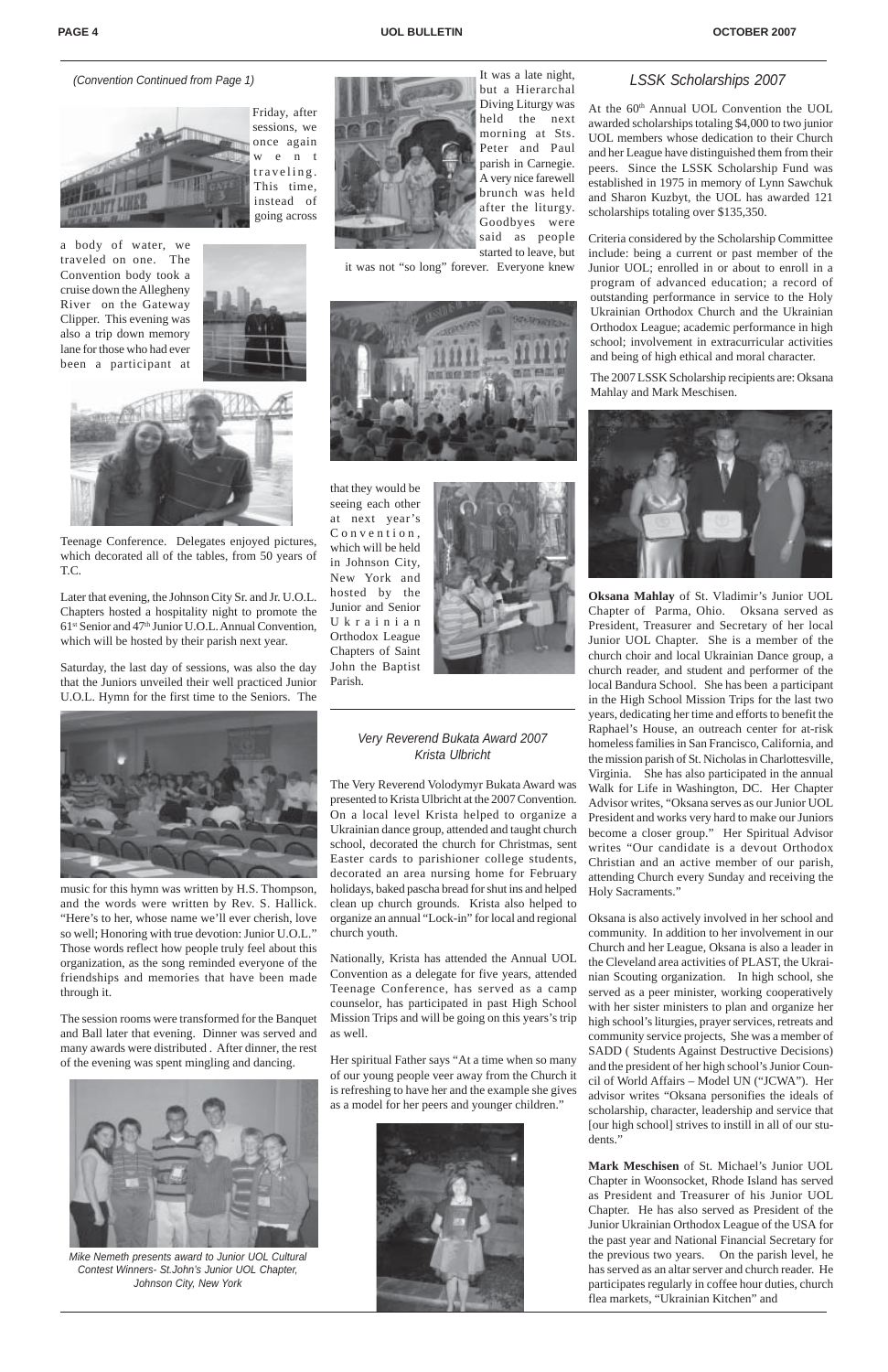#### *Meet the Junior UOL Board*

### *Junior UOL Chapter of the Year Holy Ascension, Maplewood*

The Junior Chapter Achievement Award was presented to the Holy Ascension Chapter in Maplewood, NJ at the UOL Convention in Carnegie, PA. The Junior Chapter Achievement Award is presented to a Junior Chapter that has shown the greatest achievement in terms of accomplishing the aims and purposes of the UOL during a one-year period.

Chrystyna Chorniy, Chapter President, accepted the award. Maplewood's Junior Chapter recently reactivated and has sponsored many activities throughout the year. They contributed to their parish anniversary, held a Souper Bowl event, and participated in the Great Lent Giveaway. They attended numerous retreats, put on a Saint Nicholas Program and worked during Saint Thomas Sunday in South Bound Brook. They also hosted multiple luncheons, brunches, and breakfasts as well as monthly coffee hours.

Their Spiritual Advisor, Father Hucul says of their group "It is no boast to say that our Junior UOL members are a spirited, enthusiastic, creative, and hard working group. They work joyously in their work of the Lord and for His glory."



*Patrick Scannell- President*

Hello, my name is **Patrick Scannell** and this is my second year on the Jr. UOL National Board. My first year was great, I held the position of financial secretary and also got to work with Natalie

Kapeluck-Nixon on the Great Lent Giveaway. It was a fun and productive year, and I enjoyed it very much. This year I am the President of the National Board. I am excited with the challenge of a new position and look forward the St. John the Baptist Jr. UOL Chapter in Johnson City, NY. I love being so involved in

am now starting my senior year of high school. I attend Vestal High School in Vestal, NY. In school I am on the soccer and tennis team, and I also ran track. Every year in high school I have been a member of our school's Russian Club. When I'm not in school or doing work for the Jr. UOL I enjoy bowling, swimming, and golf. My two sisters have both been in the Jr. UOL but are now in college and members of our Sr. UOL chapter. Lucky for me, I have the house all to my self while they're both away at school.

#### *Nick Anderson - Vice President*

Hello, my name is **Nicholas Anderson** and I am the Jr. UOL National Board Vice President. This is my second year on the Jr. UOL NEB. I am looking forward to what this year will bring. In addition to being Vice



President of the National Board, I am alsoVice President of the Sts. Peter and Paul Jr. UOL Chapter in Youngstown, OH.

I am starting my senior year of high school. I go to Salem High School in Salem, OH. I am in the band, Teens Against Chemical Taking, National Honor Society, and a couple of other clubs. I also play basketball. I enjoy sports, being with friends, and watching movies. I am looking forward to this year and I hope it will be a fun and productive one.

Hello everyone! My name is **Natasha Walewski**, and I am pleased to say that I will once again be serving the Junior Ukrainian Orthodox League as Corresponding Secretary.

> I live in Carnegie, PA, a small town southwest of Pittsburgh, with my mom, dad, brother (John, 15) and sister (Danielle, 12). I attend church every Sunday at St. Peter & St. Paul UOC, where I sing in the choir, attend Sunday School, and

serve as President of my local Jr. U.O.L. Chapter. I am a senior this year at Chartiers Valley High School, where I am a member of the Thespian Society, Drama Club, German Club and National Honor Society. I also hold a steady job as a waitress, at my parent's restaurant.

*Emily Kominko -Recording Secretary*

.. [he] is respected in school as a friendly, intelligent to another great year. Also, I am president of In high school, Mark was an avid sportsman and scholar. He participated throughout high school in track and cross country while achieving the accolades of Renaissance Scholar, National Honors Society, and Adams MCAS Scholar, in addition to honors and high honors awards. His scholastic advisor writes " Mark is a committed and talented student. . and mature student."

Hello Everyone! My name is **Emily Kominko,** and I have been newly re-elected to serve as the Recording Secretary on the Junior National Executive Board. I am a Senior this year at my high school in



The LSSK Scholarship Committee would like to the Jr. UOL and think it is a great organization congratulate this year's recipients on their for the youth of our church. friends and chapters for their support of this This will be my last year as a junior because I accomplishments and thank the UOL members, worthwhile scholarship.

Independence, Ohio, and I attend church every Sunday at St. Vladimir's Cathedral in Parma, Ohio. At school, I am involved in Key Club, marching band, musicals, and other activities. This year, I am the President of the Junior U.O.L. Chapter at my church. I also attended Teenage Conference for two weeks this past summer, and I think that everyone who went would agree that a great time was had by all! I also attended the Convention in Carnegie, Pennsylvania, which was amazing thanks to the Senior and Junior Chapters of Sts. Peter and Paul parish! I look forward to this year being very fruitful, as we have many returning members to the Junior

> Hello, my name is **Michael Nemeth** and I am in my second year as treasurer for the Jr. UOL National Executive Board. I live just outside Philly with my mom, dad, and younger sister, Lynn. I am a member of St. Vladimir's Parish in Philadelphia, PA where I am also treasurer for our Jr. Chapter. I am active in our

parish, participating in events and fundraisers while regularly attending Sunday school. We have an enthusiastic junior chapter this year, with a mix of all ages that should provide for a great year in our local parish.

This upcoming school year, I will be a senior at Germantown Academy. I am on the varsity baseball and varsity soccer teams. I also play both of my sports for out of school club teams. As well as being dedicated to my sports, I participate in clubs and other activities such as the community service organization, and patriot ambassadors, which is a group of upper school students who tour prospective incoming freshmen. I am also the speaker to my house regarding honor council education. When I am not involved with the UOL or school activities, I enjoy hanging out with friends, skiing, going to the shore, traveling, and occasionally playing the piano. For the 2007-2008 Jr. Board, I have been appointed chair of the cultural committee, and also have my duties as treasurer. I hope to accomplish many things and fulfill both of these, and all other, responsibilities to the best of my ability. I look forward to having another great year on the national board.

*David Koroczynsky - Financial Secretary*

Hi! I'm **David Koroczynsky**

and I was just elected to the Junior National Board as Financial Secretary. I am looking forward to this year and helping the UOL on a national level. I currently don't hold an office for my local chapter, Ss. Peter and Paul,Youngstown , OH , but I attend almost every event we hold.



National Board. *Mike Nemeth -Treasurer*



I have two more years in the Junior UOL, so I plan to stay involved throughout my short time left. I attend Poland Seminary High School and am going into my junior year. Outside of school and UOL related things, I'm usually playing baseball or some other sport, playing guitar, or just relaxing. My father, Mike Koroczynsky, was on the Junior National Board when he was a teenager, serving as Treasurer for one year.

 was an active Ukrainian dancer and instructor. His Spiritual Advisor writes "[Mark is] totally dependable and a good leader. [He is] a leader that shows his worth by doing it himself. He is thoughtful, thorough and sensitive to others." His Senior Advisor writes "Mark is (and always has been) the first person to react when a helping hand is needed. He gives of his time ….whether setting up, taking down or just participating."

Please remember, donations to support the LSSK Scholarship are accepted at any time and may be forwarded to: Daria Pishko Komichak 64 Coleman Avenue Chatham, NJ 07928-2278 (973) 635-8124 dapia@aol.com

Scholarship applications for 2008 will be mailed to the Junior UOL Chapters in March 2008 or may be downloaded from the UOL page of www.uocofusa.org website. Completed applications are due May 31, 2008.

All former Junior UOL members entering into or enrolled in continuing education within five years of high school graduation are encouraged to apply.

#### *Natasha Walewski- Corresponding Secretary*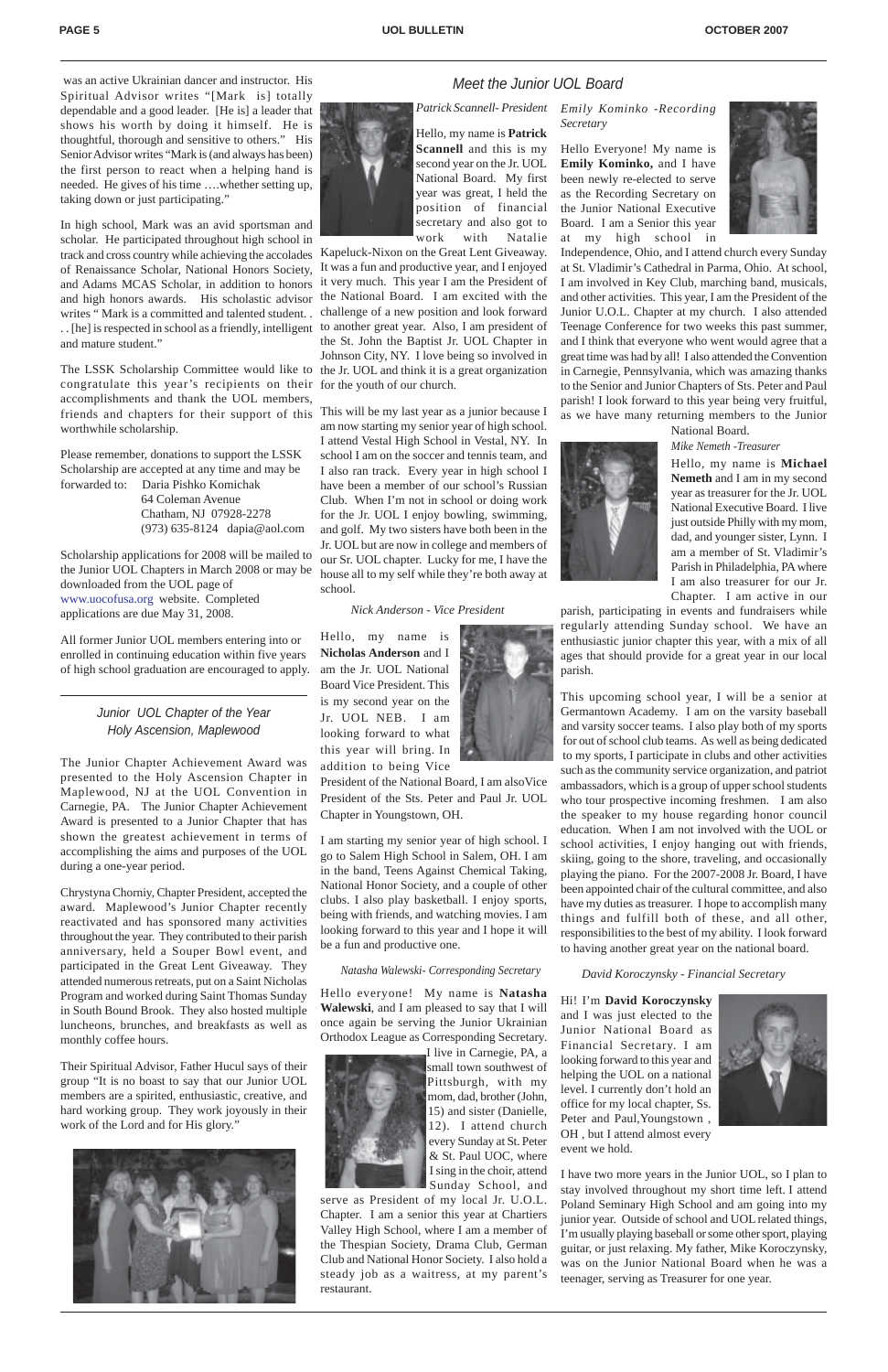### STS. PETER & PAUL JUNIOR AND SENIOR CHAPTER UPDATE *submitted by Diane Senedak*

Members of the Youngstown, Ohio Sts. Peter & Paul Senior UOL Chapter have been actively involved in projects throughout the year and are involved in many aspects of our parish life. We are active church-goers, and attend Adult Study classes conducted by Fr. Gregory Becker. We sing in the choir and participate as altar servers, attend missions in our community and on a regional, national and international level. We conduct Sunday school classes, are members of Sts. Peter & Paul Youth Ministry and Sisterhood, and volunteer as All Saints Camp counselors and for the ASC Development Committee. We participate and chair monthly fellowship coffee hours, host the Malanka Dinner Dance, work at bingo, are church board members and attend the UOL Convention as delegates, just to name a few! In addition, our Senior UOL

holds many ethnic food fundraisers and bake sales to benefit our parish. Young adults and seasoned cooks are on hand to prepare, roll and cook stuffed cabbage and make halushki.

Chapter members also participated in the "Make an Easter Basket" sponsored by Sts. Peter and Paul Youth

Ministry. They collected a plethora of items and filled to the brim 15 children's Easter baskets and 3 huge baskets for the Rescue Mission Shelter. The very appreciative director of the Rescue Mission, Rose Brown states, "Thank you Lord, the children will be delighted!" We all felt truly blessed to have participated and had warm thoughts of the children discovering their baskets on Easter morning!

The St. Peter & Paul Social Committee and Mission Team members Jason Senedak, Eric Senedak, Marc Senedak, Ginny Ulbricht and Krista Ulbricht, held a "family and friends" fundraiser to help sponsor the team's Mission Trips to Ukraine and to St. Sophia's Seminary in South Bound Brook, NJ. As a gift of appreciation, "Forget me Not" seed packet favors were given to each guest in hopes that as they plant the seeds and watch them grow, they

would "not forget" Mission Teams during their upcoming journeys. Guest speaker, Dr. Dinah Fedyna-Novicky, talked about how difficult the life of a child is in an orphanage in Ukraine. The children are lacking proper medical supplies for the most common of ailments, and proper nutrition and cleanliness continue to be concerns. Dr. Fedyna-Novicky and her husband Joseph know about these hardships and challenges associated with

| <b>First Place:</b>       | Andrea Harder, St. John's, Johnson City, NY     |  |
|---------------------------|-------------------------------------------------|--|
| <b>Honorable Mention:</b> | Sam Hatala, St. John's, Johnson City, NY        |  |
|                           | Alex Miller, St. Mary's, Allentown, PA          |  |
|                           | Makenna Spotts, St. Mary's Allentown, PA        |  |
|                           | Sebastian Leis, Sts. Peter & Paul, Carnegie, PA |  |
|                           | Eva Schacht, Sts. Peter & Paul, Palos Park, IL  |  |
|                           | Sophia Dobronos, St. Vladimir's, Parma, OH      |  |
|                           | Jonathan Greaves, St. Vladimir's, Parma, OH     |  |
|                           | Kendal Miller, Sts. Peter & Paul, Lyndora, PA   |  |
|                           | Elijah Peterson, Sts. Peter & Paul, Lyndora, PA |  |
|                           | Natalie Sanantonio, St. Vladimir's,             |  |
|                           | Philadelphia, PA                                |  |
|                           | <b>Grades Three/Four</b>                        |  |

adoption in Ukraine from their experience of adopting Natalia Ann two years ago. Dr. Fedyna-Novicky then talked about how mission work is an important part of our church history. She stated, "Mission team members bring hope, love, comfort and aid ,which are all works of God's love for all."

The Youth Ministry of Sts. Peter & Paul of Youngstown awarded Fr. William Olynyk Memorial Merit Scholarships to two of our graduating Junior UOL Members, Michael Paul Koroczynsky and David Metro Woloschak. Michael, son of Michael & Bonnie Koroczynsky, is graduating from Poland Seminary High School. He has been an altar server for nine years, a member of the Jr. UOL for four years and has attended ASC for four years. He will attend Youngstown State University this fall. David, son of Chuck and Ann Woloschak, graduates from Jackson-Milton High School. David has been an altar server and a Jr. UOL member for nine years, a delegate to the UOL convention and worked in our parish catering program. He will attend Kent State University this fall. The graduates and their families were also honored with a fellowship breakfast sponsored by the Jr. UOL. Our best wishes to Michael and David. May God grant you both many years!

#### *U.O.L. ANNUAL ESSAY CONTEST*

#### *Submitted by Anne N. Bohen*

The UOL Education Commission recognized the winners of the Annual Essay Contest at the 60<sup>th</sup> UOL Convention in Carnegie, PA. The contest included 114 entries representing 11 parishes with 12 first place icon awards and 48 honorable mention icon bookmark awards. Everyone that participated received a certificate. The contest questions were based on the Convention theme, **"Come Follow Me"—"Follow Me, and I will make you fishers of men" (Matthew 5:19).**

#### *Preschool /Kindergarten*

**First Place:** Cyril Sheptak, St. Vladimir's, Pittsburgh, PA **Honorable Mention:** Anna Miller, St. Mary's, Allentown, PA David Vineyard, Sts. Peter & Paul, Carnegie, PA Peter Gordan, Sts. Peter & Paul, Palos Park, IL Alexis Naumenko, Sts. Peter & Paul, Palos Park, IL John Meaden, St. Vladimir's, Parma, OH

#### *Grades One/Two*

| Justin Kremposky, St. Mary's, Allentown, PA<br>Rebecca Mills, St. Vladimir's, Ambridge, PA<br>Juliana Leis, Sts. Peter & Paul, Carnegie, PA<br>Michael Dobronos, St. Vladimir's, Parma, OH                                                                                                                                                                                                                                                                                        |  |  |
|-----------------------------------------------------------------------------------------------------------------------------------------------------------------------------------------------------------------------------------------------------------------------------------------------------------------------------------------------------------------------------------------------------------------------------------------------------------------------------------|--|--|
| Gabrielle Mills, St. Vladimir's, Ambridge, PA<br>Ivan Howe, Sts. Peter & Paul, Carnegie, PA<br>Mikaela Kapeluck, Sts. Peter & Paul, Carnegie, PA<br>Grace Hatala, St. John's, Johnson City, NY<br>Alec Masur, Sts. Peter & Paul, Palos Park, IL<br>Hannah Masur, Sts. Peter & Paul, Palos Park, IL<br>Caitlyn Miller, Sts. Peter & Paul, Palos Park, IL<br>Katrina Potter, Sts. Peter & Paul, Lyndora, PA<br>Jasmine Pavlinsky, Assumption of the Virgin Mary,<br>Northampton, PA |  |  |
| <b>Grades Five/Six:</b><br>Juliana Kochis, St. Vladimir's, Ambridge, PA<br>Brandi Rohal, Sts. Peter & Paul, Carnegie, PA                                                                                                                                                                                                                                                                                                                                                          |  |  |
|                                                                                                                                                                                                                                                                                                                                                                                                                                                                                   |  |  |

**Honorable Mention:** Natalie Schrantz, St. Mary's , Allentown, PA Morgan Spotts, St. Mary's, Allentown, PA Paul Onufrey, Sts. Peter & Paul, Carnegie, PA Danielle Walewski, Sts. Peter & Paul, Carnegie, PA Molly Hatala, St. John's, Johnson City, NY Theodore Peterson, Sts. Peter & Paul, Lyndora, PA

#### *Grades Seven/Eight:*

| <b>First Place:</b> | Timothy Rakovan, St. Vladimir's, Ambridge, PA |
|---------------------|-----------------------------------------------|
|                     |                                               |









| <b>Honorable Mention:</b> | Katie Zimmerman, St. Mary's, Allentown, PA     |
|---------------------------|------------------------------------------------|
|                           | Michael Kochis, St. Vladimir's, Ambridge, PA   |
|                           | William Ferrante, St. John's, Johnson City, NY |

#### *Grades Nine/Ten:*

- **First Place:** Olenka Zharsky, St. John's, Johnson City, NY Lesia Mahlay, St. Vladimir's, Parma, OH
- **Honorable Mention:** Khrystyna Chorniy, Holy Ascension, Maplewood, NJ Darya Gapon, Holy Ascension, Maplewood, NJ Alexander Shevchuk, Holy Ascension, Maplewood, NJ Michael Stepowyj, Holy Ascension, Maplewood, NJ

#### *Grades Eleven/Twelve:*

| <b>First Place:</b><br>Andy Zimmerman, St. Mary's Allentown, PA |  |
|-----------------------------------------------------------------|--|
|-----------------------------------------------------------------|--|

**Honorable Mention:** Michele Schrantz, St. Mary's Allentown, PA Emily Kominko, St. Vladimir's, Parma, OH Oksana Mahlay, St. Vladimir's, Parma, OH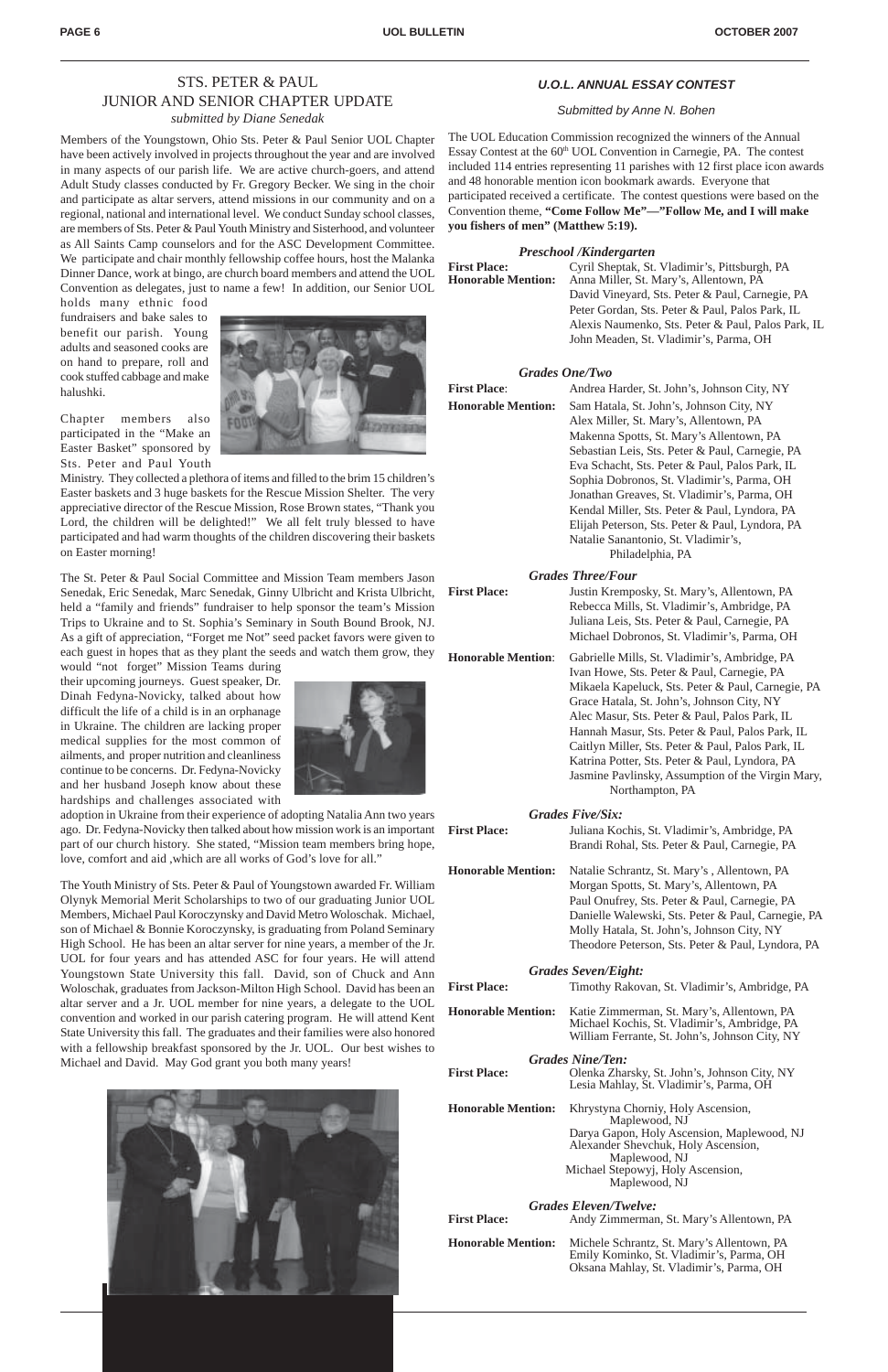"Growing strong in Christ's love" was the theme for our 2nd Annual Church School Program at Sts. Peter and Paul Ukrainian Orthodox Church, Palos Park. What a successful, fun filled, and educational experience we all had! This three day program was made possible through the efforts of many. First



and foremost, we would like to thank our UOL chapter for providing all the funds necessary to run this camp with no cost to our campers.

On Wednesday, our day began with morning prayers led by Father Taras in church. We then completed an art activity and made placemats that the children got to creatively design for themselves. Upon our return from Pump It Up, we had lunch together and ended the day with a Veggie Tale video.

On Thursday, we began our day in church once again, followed by a lesson on how each of us can grow stronger in Christ's love by making a difference in our world through loving, caring and sharing. Our older students worked with a younger student partner to help them complete a mobile on this theme. Following this project, we moved to the kitchen for a lesson on prosfora, and then got to make our own. This has been a highlight of the camp for both years. As students completed this project, we put on our artistic caps and painted stained glass sun catchers for ourselves and for our hospitalized and shut-in parishioners. Some outdoor fun was our next activity, with the highlight being our water balloon toss. The day ended too quickly, and students



collected all their projects and received a shirt to wear the next day on our

monastery trip.

On Friday, we visited the Serbian Orthodox monastery in Grayslake. We are happy that so many of our parishioners joined us for this trip. Our experience there was wonderful thanks to Father Tom, who provided us with so much insight into monastery life and guided us through the church filled with icons. It was a very educational and spiritual experience for all who attended. We got to have lunch on the beautiful grounds overlooking a lake. Some of our older students and adults also toured the cemetery, while our younger students enjoyed the playground. What a wonderful end to our Church Summer Program!! You know it's been successful when one of the older students says, "I can't believe it's over already. These three days have gone by so quickly. I wish we could have another day." This year's program expanded to three full days from two, and yes, drawing from the children's faces and words, I would say that this year's Church summer program was a huge success! Thank you to Fr. Taras for his spiritual guidance and for leading our prosfora baking class, our leader Janet Milton and our teachers PM Laura Naumenko, Lilly Naprata, and Maria Iordanov. Thank you to Carol Redmerski for all her help and our teen helpers Markian Masur, Sandra Iordanov and Denny Koranda. Thank you to everyone for the donations and support.

## *PALOS PARK SENIOR UOL SPONSORS SUMMER CHURCH SCHOOL PROGRAM*

*submitted by Fr. Taras Naumenko*

#### *GROUND BEAKING OF HISTORICAL AND EDUCATIONAL COMPLEX submitted by Dr. Stephen Sivulich*

#### *"Unless the LORD builds the house, those who build it labor in vain." (Psalm 127:1 (RSV))*

*It was a great day!* The official ground breaking for the Historical and Educational Complex occurred on Monday, August 6th, as nearly 100 participants witnessed the historical occasion on the church grounds adjacent to the Consistory building in South Bound Brook, New Jersey.Many UOL members were present for this historic event: Krista Ulbrecht (Youngstown, OH), Cathy Bucharew (Harrisburg, PA), Aleksandra Hucul (Maplewood, NJ), Helen Greenleaf (Parma, OH), Emil and Shirley Skocypec (S. Bound Brook, NJ), Fr. Taras and PM Mary Ann Chubenko (Carteret, NJ), Fr. Bazyl Zawierucha (Northampton, PA), Fr. Jakiw Norton (Clifton, NJ), Fr. Stephen Hutnik (Wilmington, DE), and Steve Sivulich (Carnegie, PA).

The complex is a multi-purpose facility that will provide space for ongoing education and awareness of the history of the Ukrainian Orthodox Church, as well as museum space for over 8,000 religious and cultural artifacts. Equally important, there will be a permanent Memorial and Exhibit dedicated to the Famine of 1932-33 in Ukraine, and space for the recognition of Ukrainian-American members of the Armed Forces. An important component of this building is the Ukrainian Orthodox Church Archive and Research Center and the Ukrainian Orthodox Church Library and Ukrainian Cultural Center. The Visiting Art Exhibit Hall will provide space for traveling art exhibits. The complex is designed to be an invaluable educational tool and research center for all members of the Ukrainian Orthodox Church and the general public.

His Eminence Archbishop Antony, President of the Consistory of the Ukrainian Orthodox Church of the USA, opened the ground breaking ceremony with the following prayer: *"In the Name of the Father and of the Son and of the Holy Spirit. Amen. Most loving God, we thank You that through faith You make us all members of Your eternal family We give thanks for all the love that You*



*send to draw our earthly families together, to heal us, and to heal those who have gone before us. Fill this building with Your divine presence, we pray. Pour out Your love to deepen the fellowship to be shared here. Let Your wisdom guide us, and all who will work to build his home, and let Your presence bless us, throughout this building process."* The Archbishop said; "today is a significant day in the life of the Holy Ukrainian Orthodox Church of the USA. After many years of thoughtful planning, we gather here today to break ground for the Ukrainian Educational and Historical Complex. We welcome you and thank you for participating in this noble event. We are

appreciative of the moral and financial support already given and appreciate your intent to see this project to its conclusion. For those who may have some reservations, we respectfully request that you view this as not just another building, but a treasury from which the children of this and coming generations can be nurtured at the well-spring of knowledge."

Mrs. Nadia Mirchuk, President, United Ukrainian Orthodox Sisterhoods of the USA, greeted the gathering with the good news that her organization had already raised \$250,000 and that it will continue its efforts to include an endowment fund for operating expenses of the complex/museum. Mrs. Maria Konyk, President of Protection of the Mother of God (Pokrova) Sisterhood, South Bound Brook, NJ, announced that the sisterhood would fulfill its pledge of \$100,000 to the Historical and Educational Complex/Museum at our upcoming Sobor. Archbishop Antony praised this local sisterhood for its readiness over the past fifty years to assist the church with all its needs. The

sisterhood has given over one million dollars to the church.

Dr. Stephen Sivulich, Director, Office of Development, offered thanks and appreciation to individuals, parishes and church organizations that have already contributed very generously. He also indicated that an aggressive fund drive for the balance of \$2.5 million that will include an endowment fund would



begin immediately. He encouraged those present to provide him with names of prospective donors. Mr. Emil Skocypec, Property Manager, commented on the construction phase of the building, and introduced Mark

Dobbs, who will serve as General Construction Manager of the Complex/ Museum project. *(continued page 8)*